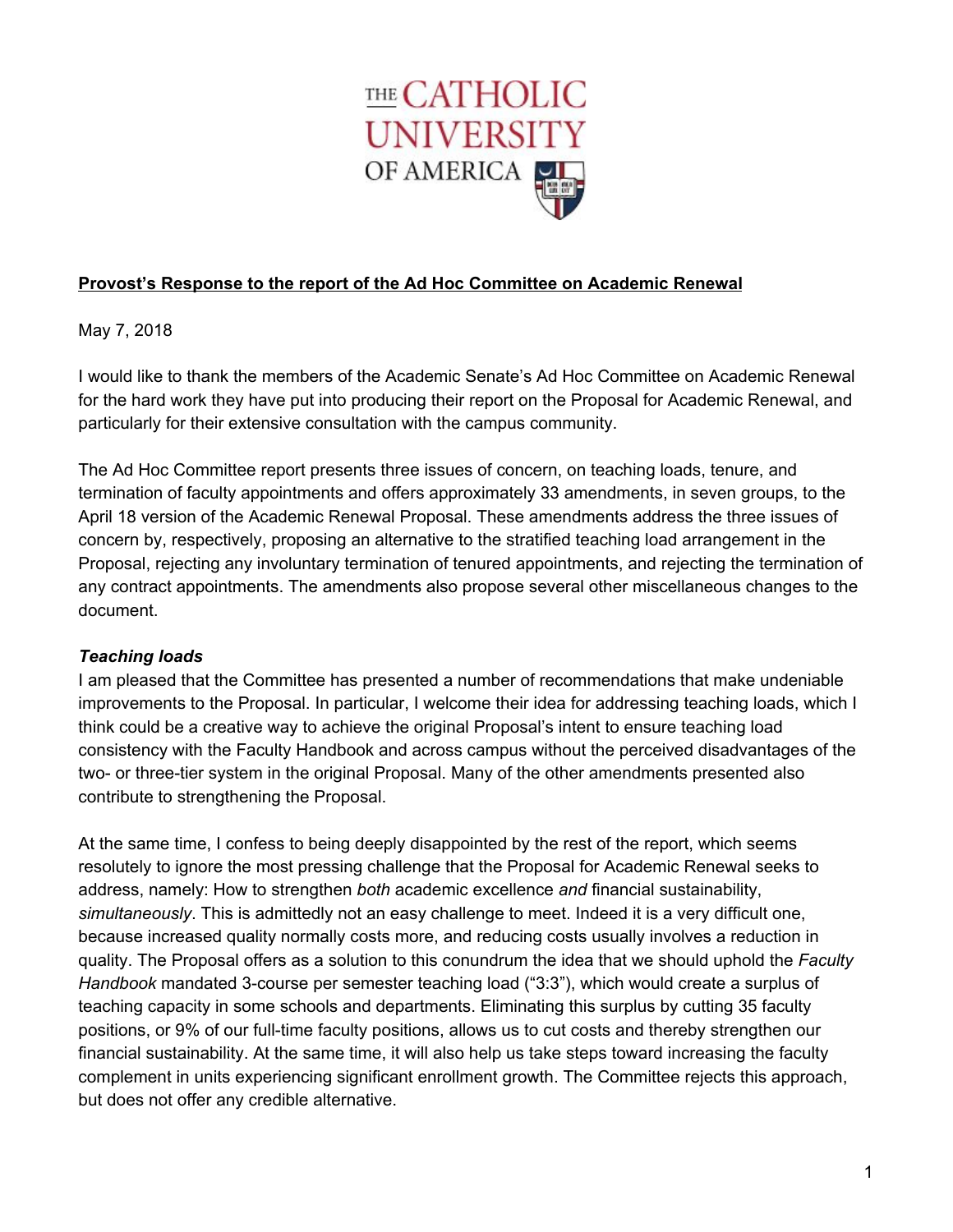### *Tenure*

Opponents of the Proposal for Academic Renewal have attempted to position the Proposal as an attack on tenure as such. This rhetorical strategy has been successful in causing widespread anxiety among faculty. Rhetorical flourishes like "playing with fire" grossly misrepresent the intent of the Proposal. The Faculty Handbook Committee, in weighing in on the question, has exceeded its authority to advise on and implement changes to the Handbook. By no stretch of its mandate<sup>1</sup> is the Faculty Handbook Committee authorized to sit as some sort of Supreme Court and pass judgment as to how the *Faculty Handbook* is to be interpreted or applied.

I wish to affirm, and I'm sure that the President and Board of Trustees will affirm with me, the vital importance of tenure to our function and identity as a research university, and that no action of the University resulting from the Proposal for Academic Renewal should be interpreted in any way as diminishing the University's commitment to tenure.

The debate is a much more specific one. The Ad Hoc Committee's report appeals to the American Association of University Professors (AAUP) definition of tenure as "an indefinite appointment that can be terminated only for cause or under extraordinary circumstances *such as* financial exigency and program discontinuation<sup>"2</sup> (emphasis added). The debate we should have been having is not whether or not this University supports tenure as an institution—it does, unequivocally—but whether or not the current circumstances are extraordinary enough that they would be part of the acceptable set of reasons "*such as* financial exigency and program discontinuation." I, the President, and our Office of General Counsel think that they are. Others disagree. This is the debate we should have been having all along, and I hope that we can leave the incendiary rhetoric behind and at last engage in this specific debate at the Academic Senate on May 9.

## *Termination of faculty*

In addition to rejecting any possibility of eliminating any tenured positions, the Ad Hoc Committee report further proposes that no elimination of *any* full-time faculty positions should take place. To the question of how to address the approximately \$900,000 $^3$  per year shortfall, the Committee presents "other fiscal measures" (Amendment 29). What are these measures? We are given three examples: "allowing the academic units to keep the profit they make on summer programs, by further consolidation of academic units to reduce administrative costs, or by short-term deficit spending while the University works out a new marketing and recruitment plan for new students." Each of these examples falls short. Summer program surpluses were used to mitigate budget cuts; they are not available to fill any other gaps in the budget. Consolidation of academic units provides minimal savings; the new School of Music, Art, and Drama is proposed as a revenue-enhancing, not a cost-cutting move. Deficit spending merely postpones the problem and carries other financial and reputational risks. And if it were easy to "work out a new

<sup>1</sup> "The Committee on the Faculty Handbook continually evaluates the provisions of the Faculty Handbook and the manner by which these provisions are being implemented. If on the basis of this evaluation the committee determines that revisions are needed, the committee will prepare and recommend revisions of the Handbook for approval by the Senate, the President and the Board of Trustees."

<http://academicsenate.cua.edu/facultyhandbook.cfm> (accessed May 4, 2018).

<sup>2</sup> Memorandum from Rev. Robert J. Kaslyn, SJ, Chair of the Faculty Handbook Committee, to Prof. Gregory Doolan, Chair of the Academic Senate Ad Hoc Committee on Academic Renewal, April 24, 2018, citing <https://www.aaup.org/issues/tenure>

<sup>&</sup>lt;sup>3</sup> At the time the Ad Hoc Committee produced its report. Further voluntary reductions have now reduced this figure to approximately \$700,000.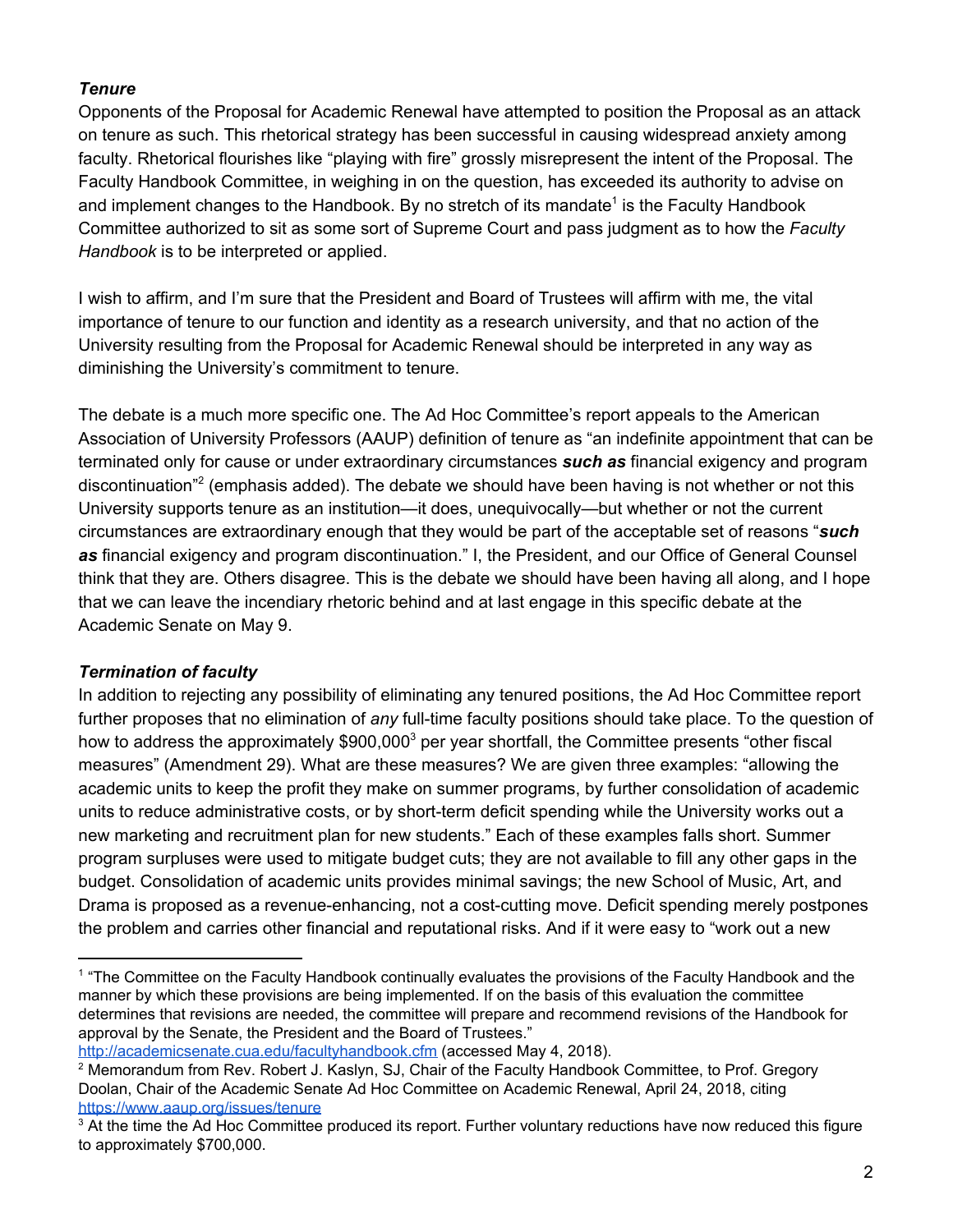marketing and recruiting plan" successful enough to solve our financial woes we would have done so already. The undeniable fact is that there are no other sources for funding this remaining shortfall.

## *Anxiety*

I reject the assertion that the Proposal has "regrettably--been the source for grief, anxiety, pain, and even division in [our] academic community." Much of the grief, anxiety, pain and division was caused by the tactics of those who sought primarily to spread fear rather than participate in a productive exercise of shared governance. (And does the Committee not see the irony of presenting complaints about transparency when on the one side we have a process unequalled in its extent of consultation and candor while on the other we have its most strident opponents spreading half-truths and fear through an anonymous website and unattributed comments in the press?)

A certain measure of anxiety is the natural result of a community attempting to deal with a serious challenge openly and with strongly differing opinions: in other words, shared governance in action. The Committee cannot at the same time ask for transparency and shared governance and then complain that the transparent working out of a complex problem is anxiety-inducing.

Shared governance requires not just sharing, but also governance. The Academic Senate must be willing to make a difficult decision to address the challenge facing us. In the nine months since I first proposed the idea of increasing teaching loads and eliminating faculty positions, and asked for alternative suggestions, *not one* credible alternative has been presented. I think we should conclude, after this time, that this is because there are no other alternatives that do not involve cutting our libraries, study abroad programs, or doctoral programs, or otherwise harming our student experience. As challenging as the original Proposal is, it is the one proposal that does allow us to improve academic excellence while also strengthening financial sustainability. I strongly recommend that the Senate and Board of Trustees support this proposal, and reject outright any amendments that will neuter it of its financial responsibility.

### *Summary*

A number of the Ad Hoc Committee's recommendations will strengthen the Proposal. The balance of the proposed amendments, however, are worse than an outright rejection of the Proposal. If adopted, they would mutilate the document to the point where a proposal to reconcile academic excellence and financial sustainability becomes instead a mere list of possible improvements for academic excellence, with no reference at all to how to address financial sustainability. This, I believe, is financially irresponsible, and should be soundly rejected by the Senate.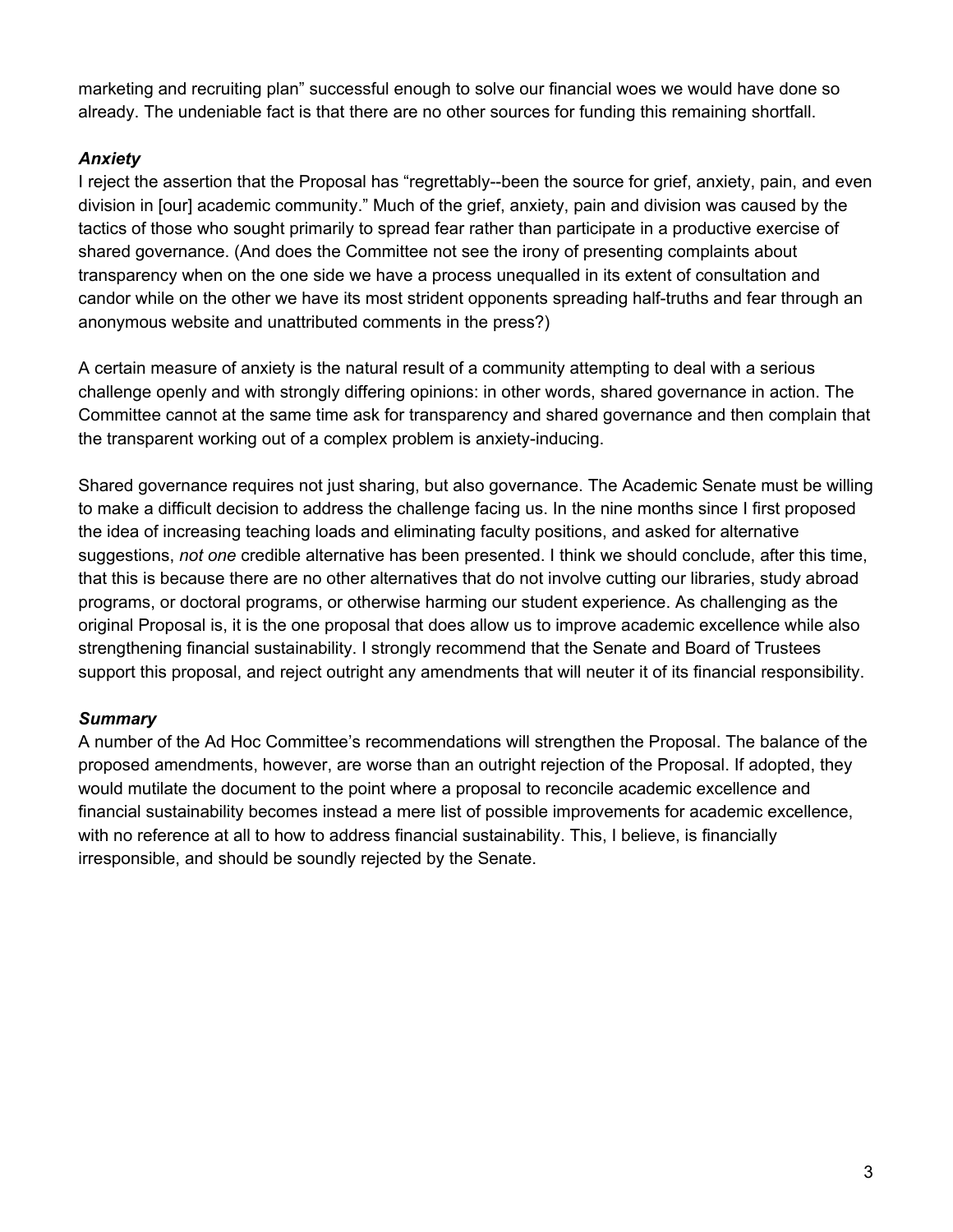#### **Response to specific amendments**

I have labeled each amendment below as to its status: friendly or unfriendly. Friendly amendments are those that I consider to be improving the Proposal. The unfriendly amendments are those that either do not support the twin goals of academic excellence and financial sustainability, or that make the document or part of it incoherent.

#### *Group 1: Acknowledge controversy in background and demographic data*

1 - **Friendly with the following change.** "Insert: Concerns about the number of high school graduates **have contributed to an environment of increased competition in Higher Education**; been raised and the University experienced an especially small incoming class in the fall of 2016 that decreased incoming tuition and put a strain on the budget"

*The main point here is that we are operating in an environment of increased competition in Higher Education. If this point is retained in some way, then the amendment could be friendly.*

9 - **Friendly with the following change.** "Insert: There is currently debate in Higher Education regarding **the forecasted number of** high school **graduates** graduation rates and their impact on future **college** enrollments."

*What is at issue is the future number of graduates, not specifically the graduation rate.*

#### 10 - **Unfriendly, but could be friendly with the following change.** "Delete: **Replace**

o We are in the midst of a significant decline in the number of high school graduates in the northeastern United States, and a nationwide decline in the number of private high school graduates. From 2011 to 2022, the number of private high school graduates will decline by 28%. **with**

o **Concerns about the number of high school graduates have contributed to an environment of increased competition in Higher Education**

o An annual report from the Center for Education Statistics noted that "the number of colleges and universities eligible to award federal financial aid to their students fell by 5.6 percent from 2015-16 to 2016-17. That's the fourth straight decline since a peak of 7,416 institutions in 2012-13. It is also by far the largest."

o In late 2017, Moody's downgraded the financial outlook for the entire higher education sector from stable to negative. In January 2018, Standard and Poor's also noted a bleak outlook for the sector."

*While there is controversy over the first point, the second and third points are important background for the Proposal, and unquestionable.*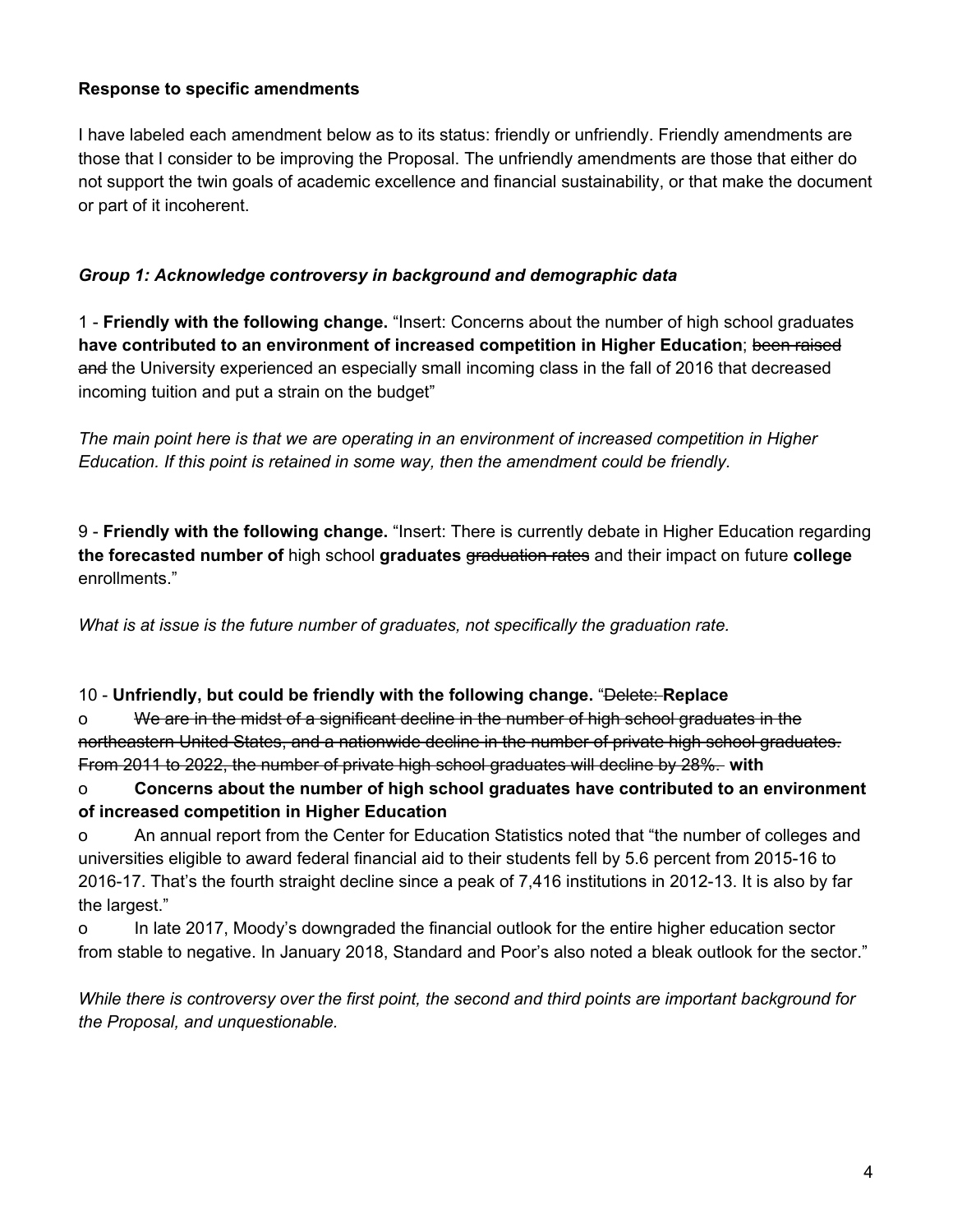#### *Group 2: Establish a Center for Teaching Excellence*

Amendments 3, 11, 13, 14, 17, and 19 are all **friendly**.

21 - **Unfriendly.** "Delete: 'sustainable' [from 'Support Sustainable Teaching Excellence.'] Specific rationale for Amendment 21: This word was deemed superfluous."

I do not think the word "sustainable" is superfluous. It is important to avoid short-term efforts that are unsustainable. If you think the word is superfluous, then you should have no objection to leaving it in *in a 14-page document, one extra word will do no harm if it is indeed superfluous.*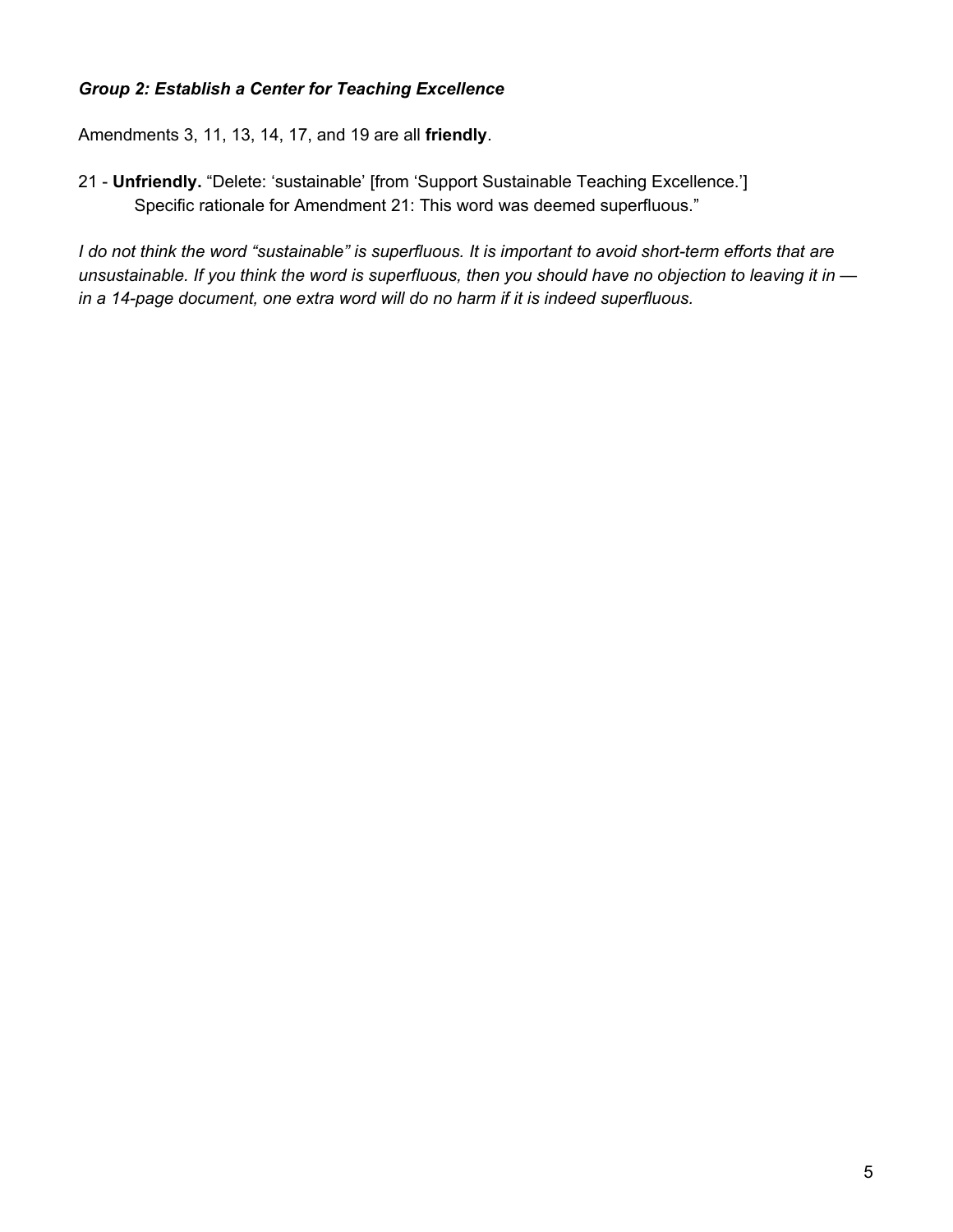### *Group 3: Affirm a 3:3 teaching load and establish a Unit Standards Committee that will determine course load equivalencies*

I support this initiative. However, as written, amendments 6, 12, 15, 16, 22, and 28 are unfriendly, *because they are confusing and risk removing authority for teaching assignments from deans and chairs, where it belongs according to the Faculty Handbook (e.g. II-F-6.183d).*

Instead I propose the following, which I hope will be a friendly "amendment to the amendment(s)" since it *achieves the same stated goal:*

### Amendment A

On page 11, insert after resolution #7: "8. The Academic Senate should establish a new standing Unit Standards Committee. This Committee should consult widely and recommend standardized weights for various teaching related activities, including but not limited to all the items listed in the current Draft Teaching Activity Measurement Standardization (Appendix G). Recommendations should be provided annually to the Provost and Deans by the end of each Fall semester, in time for consideration prior to planning the next academic year's teaching assignments. The new Unit Standards Committee is encouraged to propose eliminating the Doctoral/Professional/Undergraduate classifications and their associated differential teaching loads, and replacing them with a system that would assign the same load standard to all research faculty across the University, but with significant reductions (e.g. one course per semester) allowed for doctoral dissertation guidance."

7 - **Friendly**. "Insert (at the end): funded through philanthropic giving and capital improvement projects."

37 - **Friendly**. "Change "faculty teaching and research responsibilities" to "faculty teaching, research, and service responsibilities."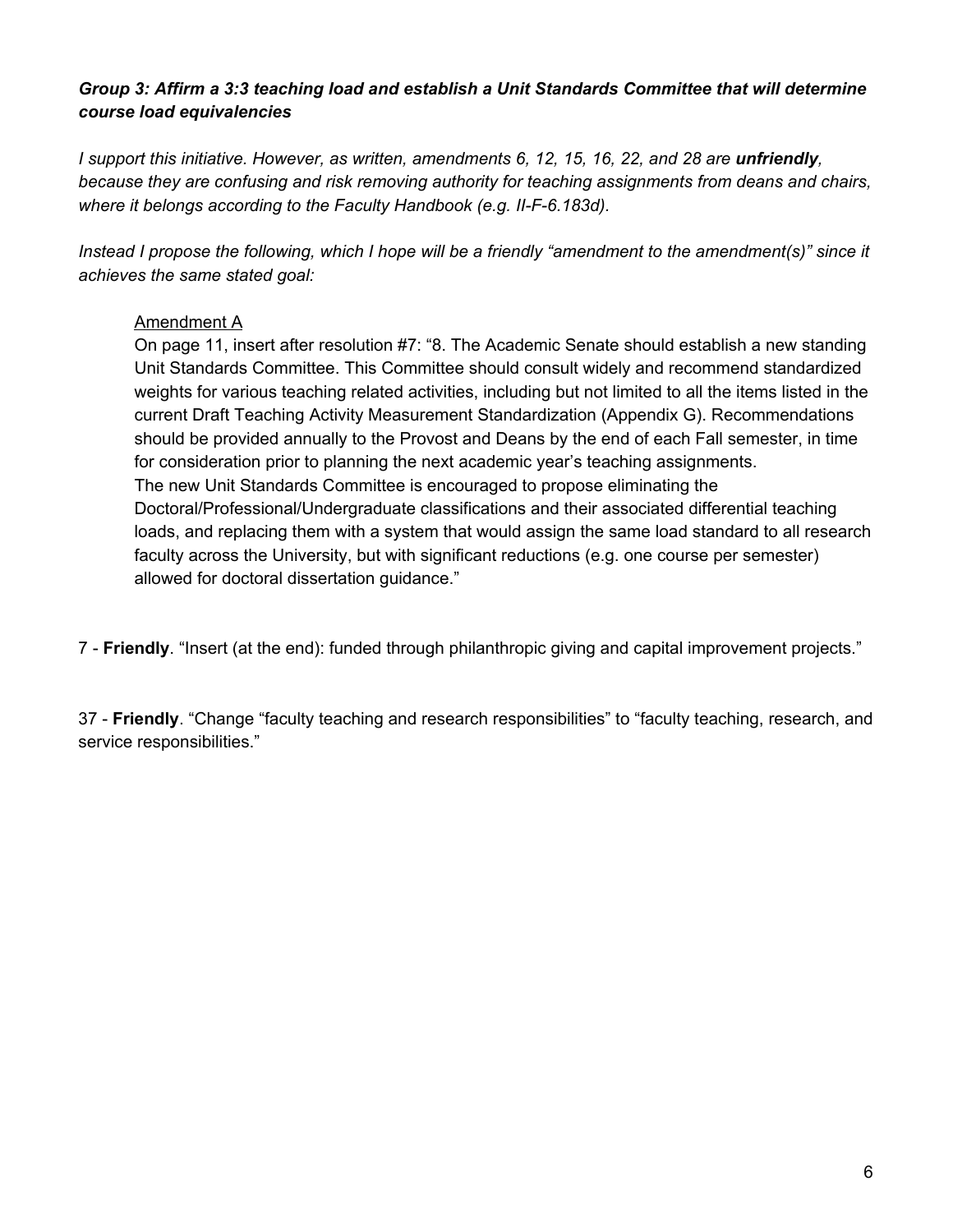### *Group 4: Delete all mention of involuntary termination of tenured faculty*

8 - *Unfriendly but proposed alternative would be friendly.* Delete "The Academic Renewal project will adjust teaching loads…" etc.

*The following alternative is offered, which addresses the Committee's concern with the sentence, while still leaving intact the explanation of the central point of the proposal: that increasing teaching loads allows for reduced costs:*

### Amendment B

On page 2, **replace** "The rebalanced teaching loads will result in fewer faculty in certain academic units, which will be addressed through voluntary retirement incentives and, depending on the number of voluntary departures, potentially also a reduction of a small number of faculty through non-renewal of contracts and elimination of tenured positions."

**with**: "The rebalanced teaching loads will result in fewer faculty in certain academic units, which have been mitigated by voluntary incentives offered by the University."

26 - *Unfriendly*. "Delete: remaining [from 'All remaining faculty.']

*Rationale: "All remaining" was introduced to replace "Selected" as a friendly amendment from the Senate Budget and Planning Committee. Removing "remaining" changes the meaning of the statement.*

29 - *Unfriendly but the following amendment would be friendly*. "Delete: 5. A reduction of approximately 35 full time faculty…" etc.

*This amendment refers to "other fiscal measures" without specifying what they are. If such other measures existed and were feasible, we wouldn't be having this conversation. The following alternative amendment is offered:*

## Amendment C

On page 10, **replace** "A reduction of approximately 35 full time faculty be implemented effective the end of the Spring 2018 semester. Currently this includes approximately 25 faculty who have indicated their intention to leave voluntarily—the majority by taking the current Retirement Incentive—and the balance whose contracts will not be renewed, or whose tenured positions will be eliminated. The final numbers will not be known until the end of April, when all intentions for voluntary withdrawal have been submitted. It is possible, indeed highly desirable, that through these voluntary withdrawals and other efforts, no involuntary reductions will be required."

**with**: "A reduction of approximately 35 full time faculty be implemented effective the end of the Spring 2018 semester. The University has offered incentives to maximize the number of voluntary reductions. It is possible, indeed highly desirable, that through these voluntary withdrawals and other efforts, no involuntary reductions will be required."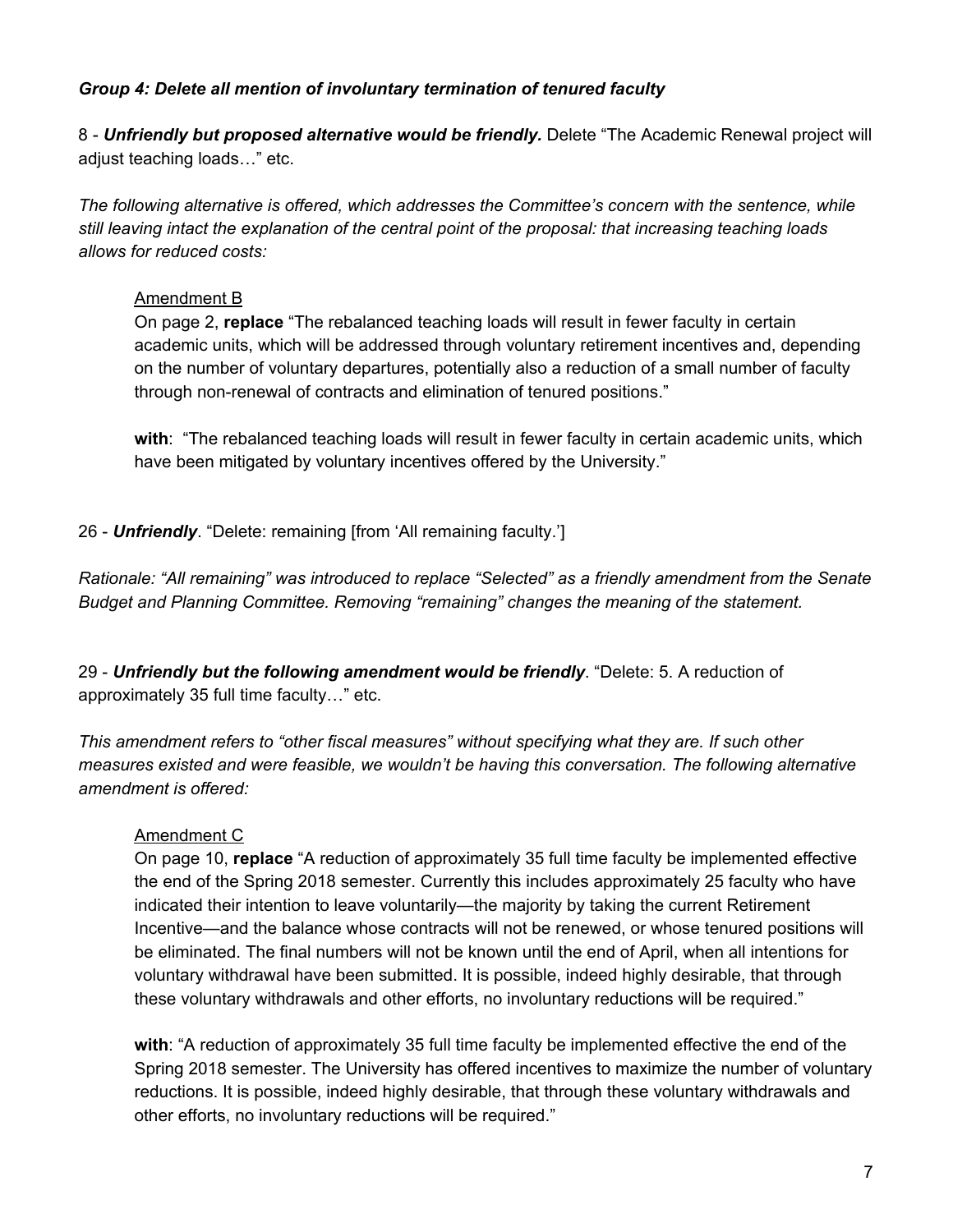32 - *Friendly*. "Delete: That said, we are anticipating more voluntary reductions, and if a sufficient number of these arise, within the right academic units, the number of involuntary reductions will decrease, ideally to none at all."

33 - *Friendly*. "Delete: Our intention is to ensure that no program, …" etc.

34 - *Unfriendly*. "Delete the entire section [on Approval Process and Authority]."

*Rationale: the Senate Resolution of December 7, 2017 (attached to the Proposal as Appendix A), requires an explanation of "how all aspects of the proposed process accord with governance requirements set forth in the Faculty Handbook."*

35 - *Unfriendly.* "Delete Appendix C."

*Rationale: I find this one to be downright incomprehensible. The report mentions concerns about transparency and "the lack of specificity in the Proposal itself", and then proposes an amendment to eliminate Appendix C, which is the very part of the document that explains, transparently and specifically,* where the impact of the Proposal will fall. How does removing this appendix do anything to make the *Proposal more transparent or specific?!*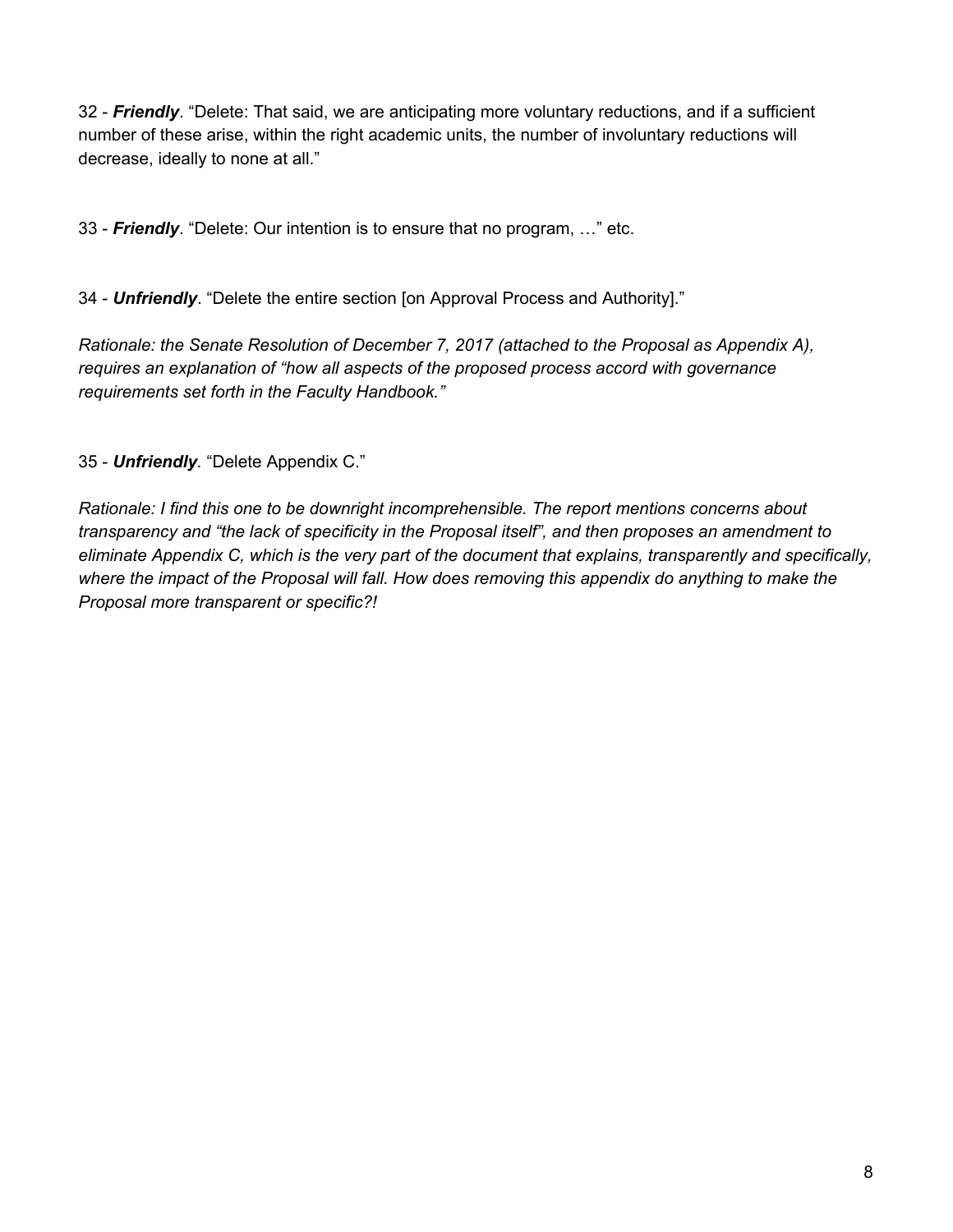### *Group 5: Establish a new School of Music, Drama, and Art*

4 - *Friendly.* "Change name from "Music, Visual and Performing Arts" to "School of Music, Drama, and Art"

24 - *Unfriendly.* "Delete: Benjamin T. Rome School of Music and Departments of Art and Drama in the School of Arts and Sciences are closed. Specific rationale for Amendment 24: The Schools and departments will not officially be closed; they will be moved/combined."

*The Faculty Handbook contains no provision for moving or combining schools or departments. It only has provisions for opening and closing them.*

25 - *Friendly*. "Delete: of Music, Visual and Preforming Arts."

27 - *Unfriendly*. "Insert: v. The new School will be formally established starting August 20, 2018. ... vii. The new School will be publicly launched at the beginning of the fall semester 2019…" etc.

While I think having a "soft launch" this summer and delaying the public launch to Fall 2019 is a good idea, it is not the role of the Senate to tell the faculty and new dean of the school when and how to run the public launch of the school. This should be left to the determination of the faculty and dean of the *new school. I suggest that the Ad Hoc Committee withdraw this amendment.*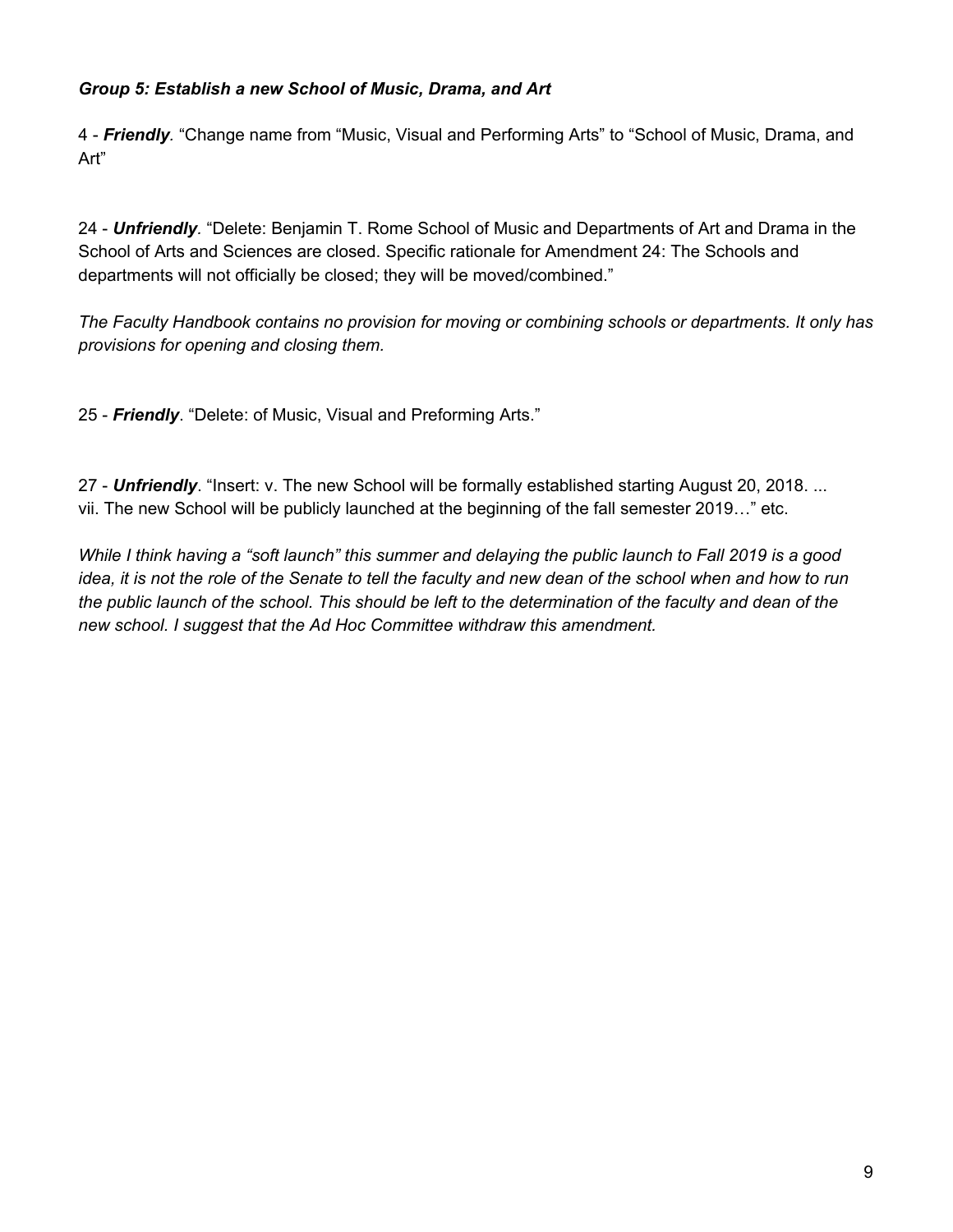# *Group 6: Establish a School of Business and the Department of Economics*

5 - *Friendly with the following change*. "Insert: The **reestablishment** return of the Department of Economics into the School of Arts and Sciences."

*The Department of Economics does not exist currently, and therefore cannot be "returned" anywhere.*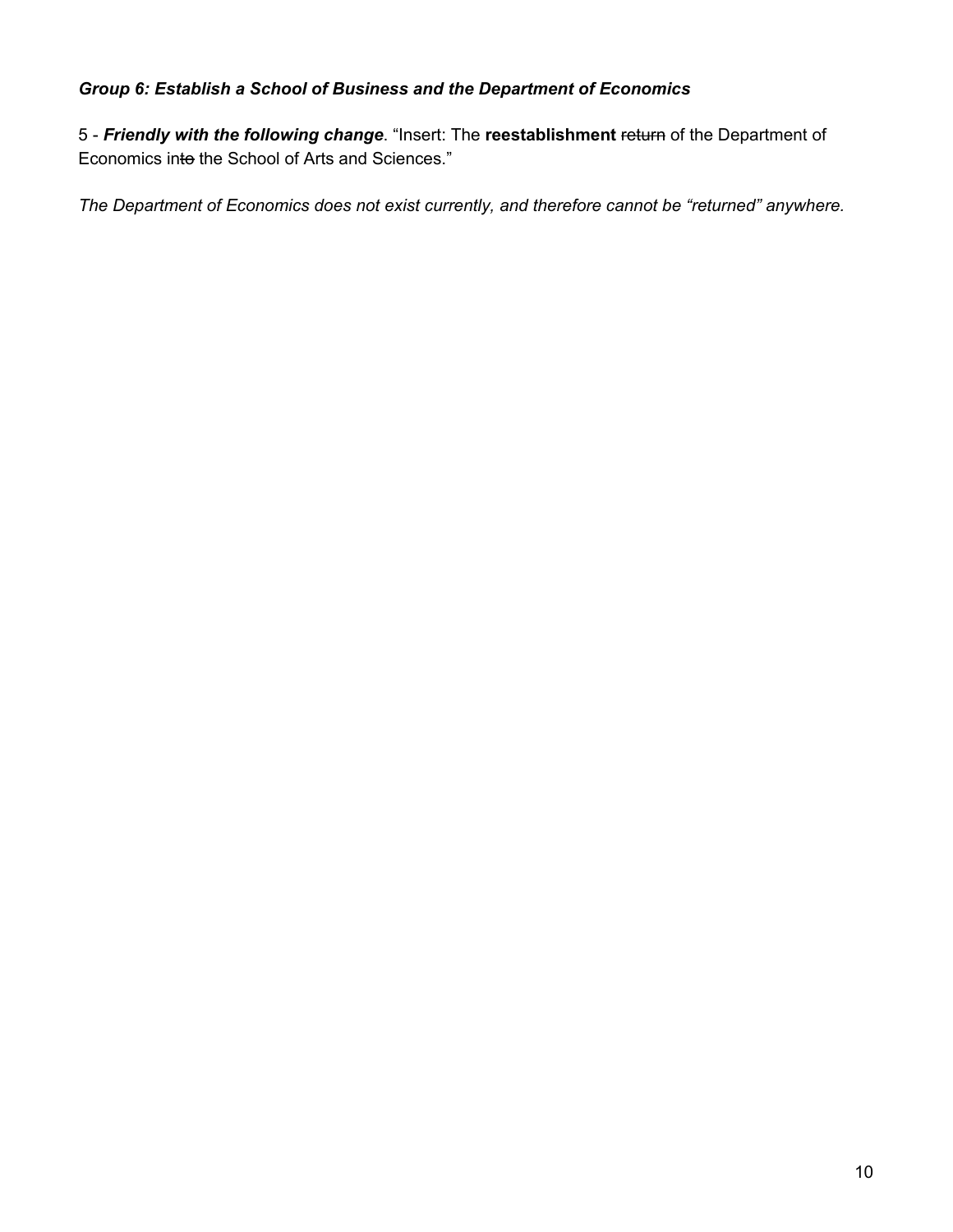### *Group 7: Issues of transparency, accountability, and standards*

2 - *Friendly*. "Insert bolded words: The specific objectives of the program are to enhance the University's research reputation, support sustainable teaching excellence, and enable significant revenue improvements, **all while respecting and upholding the governing documents of the University.**"

18 - *Friendly*. "Insert (at end of iii): Implement a multi-year process to assess additional opportunities for academic unit reorganization."

20 - *Friendly with the following change, or at least a clarification*. "Delete: Revise faculty and academic administration evaluation process to ensure meaningful outcomes for outstanding performance (e.g. merit raises, bonuses, research funding, teaching loads) and for substandard performance Insert: Revise faculty and academic administration evaluation process to increase transparency, **ensure** implement constructive feedback, and recognize outstanding performance (e.g. merit raises, bonuses, research funding, teaching loads).

*It is unclear what transparency should look like in the case of faculty evaluation. Should faculty evaluations be shared with colleagues, or made public? Further clarification of what is meant by transparency here could make this a friendly amendment.*

23 - *Unfriendly*. "Delete: and direction" [in "Goals and direction."]

*This identical amendment was proposed by the Senate Budget and Planning Committee and voted down* by the Academic Senate in its April 18 meeting. A vote on this does not advance the process, especially *given that the Ad Hoc Committee's only rationale is that "'goals' is sufficient." Clearly a majority of senators do not think it is sufficient, else they would not have voted against the amendment.*

30 - appears to add two new sentences. I suggest that we divide into two:

30A - *Unfriendly*. Insert: "The "right-sizing" of units would be accomplished by evaluating the teaching, research, and service needs of the units and will not occur until the new Unit Standards Committee has evaluated teaching loads."

*Rationale: this will delay implementation of the Academic Renewal proposal. At the April 18 Senate meeting, all attempts to delay action were voted down.*

30B - *Friendly*. Insert "Further defining the sizes of units in a transparent process will allow evidence-based future hiring strategies."

31 - *Friendly*. "Insert words in bold: Be it resolved that this Academic Renewal Proposal be referred to the Senate Academic Policy **Committee, the** Budget and Planning Committee, **and the Committee on**